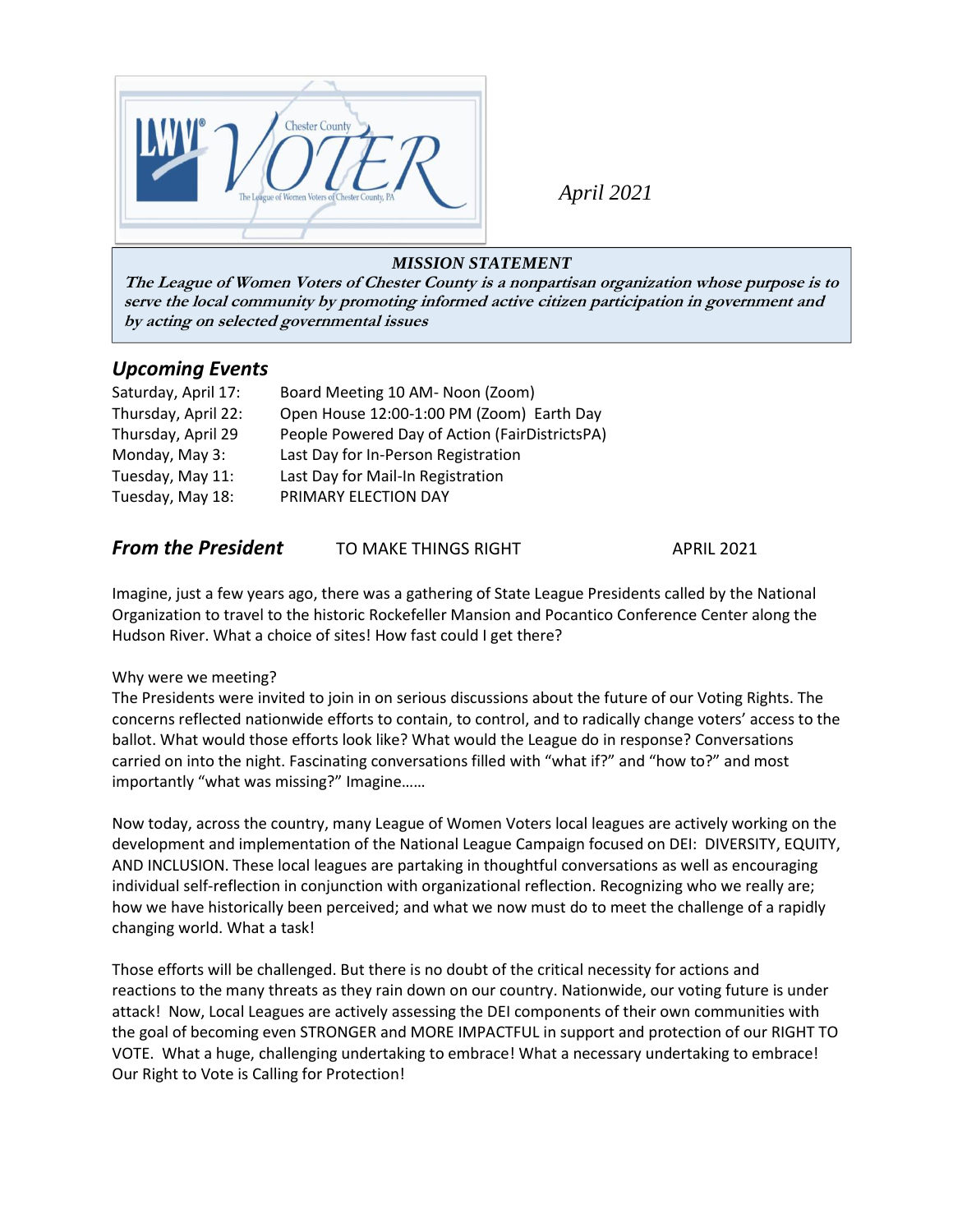The outcomes of this self-reflection work are unknown. Yet, the process of this hard work is meant to lead us all toward a stronger organization, a more knowledgeable organization and most importantly, a more relevant organization. An organization that reflects its community. An organization that not only educates and registers voters, but one that also stands up to protect that right to vote for ALL. Let us all join in on this reflection together. Let us prepare for action. Our work is not done. Our challenges have truly just begun!

Let us Make Things Right and Do What Is Right.

In League, Susan Carty , Co-President, LWVCC

## *OPEN HOUSE on March 25, 2021 Meryle Rothman*

Thank you to our members who attended the last OPEN HOUSE. And a special thank you to Elaine Friedlander for facilitating the event.

The League is here to educate and empower our voters, but as members, we have to educate ourselves before we can pass on the information to our voters. I hope that the new members who attended discovered that there is so much information available. We just have to be curious and spend time accessing these resources. Our community relies on the League to help them make informed choices at the polls.

This discussion today included a review of :

- Our Mission Statement
- Volunteer Suggestions from Cathy Palmquist (E-blast from March 17)
- Our chapter's website [www.lwvccpa.org](http://www.lwvccpa.org/) (Thank you again Deb Gallek, our webmaster)
- Our Chester County Voter Services website [www.chesco.org/election](http://www.chesco.org/election)
- [www.fairdistrictsPA.com](http://www.fairdistrictspa.com/) (Thank you John Barnett and Carol Kuniholm)
- [www.pasenelectioncommittee.com](http://www.pasenelectioncommittee.com/) Election Integrity & Reform

Again, we hope that you will take the time to access all or some of these resources. We need to be prepared to help our voters.

*See you next month - 4th Thursday at Noon - April 22 - Earth Day*

# *From the Board Room*

On Saturday, March 20, 2021, members met for our monthly board meeting --- on Zoom of course. Co-President Pam Gray reported on donating five boxes of Chester County League records to the Chester County Historical Society. The records included scrapbooks as well as local league documents, dating from the 1950s to 2004. Ellen Endslow at CCHS was glad to acquire them. Treasurer Carole Mackrell has three boxes of financial records that could be donated to CCHS as well. And now both Pam and Carole will have more room in their respective basements.

## *MEMBERSHIP REPORT - March 25, 2021 Meryle Rothman*

As of today, we have 168 active members. Thank you all for your support and commitment to the League. Thank you Mary Lou Dondero for helping to mail our dues reminder notes and making phone calls. You can always email Meryle Rothman to check on your dues and to offer to help on the Membership Committee.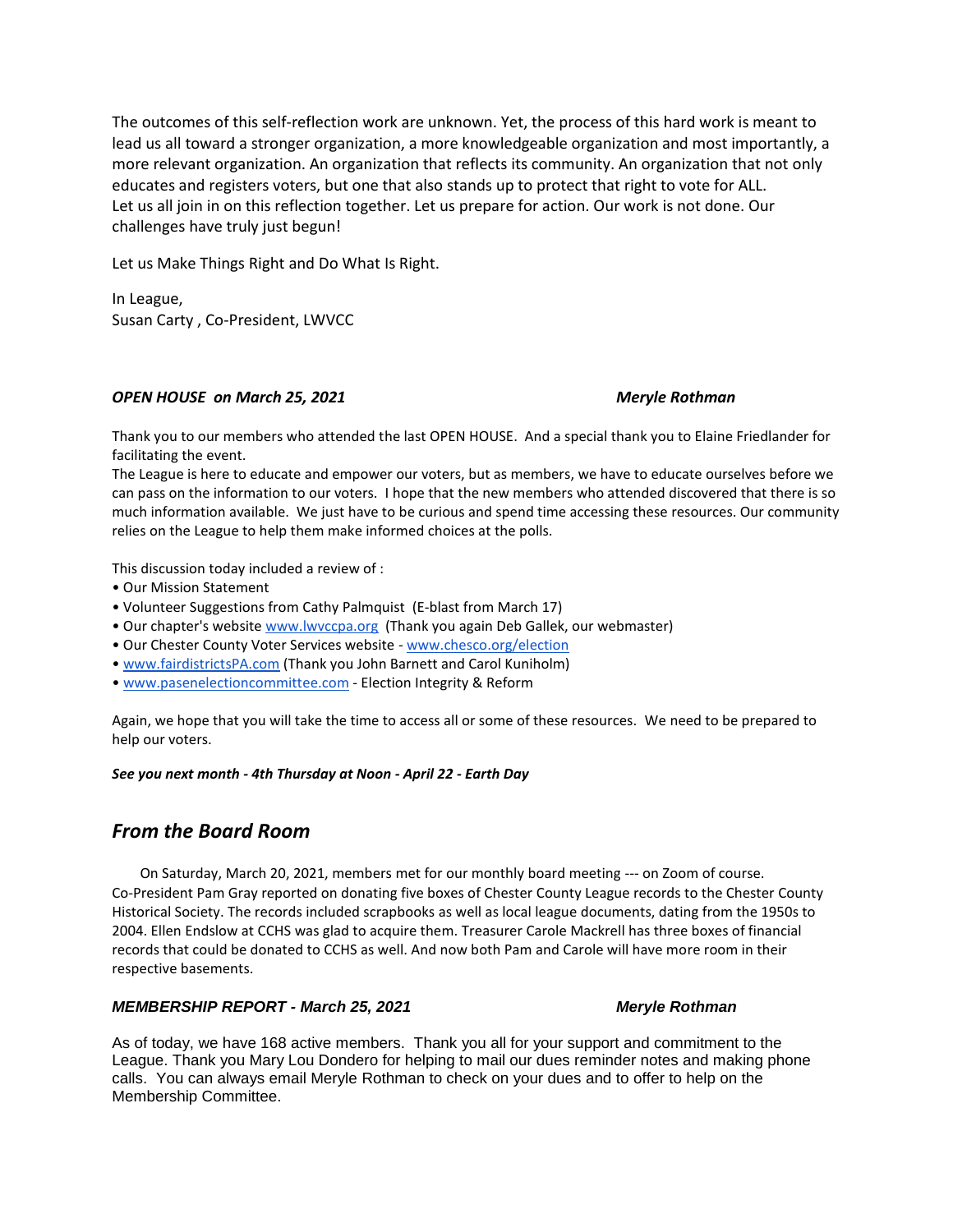It is important that we are open to crossing committee lines to help wherever we are needed. I've been sending voting announcements to Deb Gallek and Gretchen Cole for our website and FB page and ordering and picking up voting material. In this challenging time when we are not able to work directly, in person, with each other or our voters, we have to be creative and flexible, to think of what our voters need and to just do what has to be done. .

Be sure to follow what is going on in the PA Assembly with attempts at voter suppression and scaling back of mail-in voting. We hope that you will stay informed, keep in touch with other members, sign up for some of the fantastic webinars that are offered, join a committee and reserve some time to help and get ready for the next big thing - **the May 18th Primary.**

## *Voter Services Report Mary Lou Dondero*

With fewer Covid cases\* and an increase in Covid vaccinations, election activity may return to "normal" this spring and summer*. However, remember to attend these events masked and socially distanced.* Mary Lou informs us that the Turk's Head Festival (July 18) and the Mushroom Festival (September 11) are scheduled already. In addition, the Blues Festival at Reeds Park in Phoenixville, the Apple Festival in Oxford, and the community event at the Wilson Farm near Chesterbrook will require voter registration tables. Call Mary Lou Dondero (610-692-3299) or Loraine Deisinger (610-321-0262) if you are interested in volunteering an hour or two. *(\* Covid cases are beginning to increase again. The infection rate was a little over 5% a month ago and is now up to almost 7% as of 3/31/2021. Certainly the rate is better than 16% around the holidays, but the rate is creeping upward as the new very contagious variant makes its appearance and citizens are less vigilant about masks and not socializing.)*

The Legislative Directories are just about ready to be distributed. These are handy reference tools for contacting one of our legislators to express your opinion. We have 4000 printed, but if needed, they may still be copied. (We have plenty on hand, but if you must make copies, this document is on 8.5 X 14 paper.) The directories will be included in election Drop-off materials. The directories will also be on the LWVCC website thanks to Deb Gallek, our webmaster. If you would like to help assemble Drop-off Packets (Gallon Ziploc bags containing the directories, voter info cards, bookmarks, applications for registering to vote and applications to vote by mail.), call Pam Gray (610-431-6850) or Loraine Deisinger (610-321-0262). Val Thomas suggested we make labels for the Ziploc bags to identify from where the Drop-off bags are coming.

## *Mission Statement*

You may have noticed this issue of *The Voter* began with the Mission Statement for our local branch of the LWV. This will be a regular feature of the Newsletter. Each meeting will also begin with our Mission Statement. Members need to keep our purpose in mind at all times. Meryle Rothman suggests that we amend the mission statement to include the "empowerment of voters" and "the defending of democracy and the right to vote." Board members seemed to agree but needed to consult the bylaws of our local league for how to make this amendment.

## *Nominating Committee: Judy Menzel, Cathy Palmquist, Kay Sharp, Janice Shreffler and Brett Dolente*

The Nominating Committee will present its slate of officers and directors at the May Board Meeting (May 17) as per the Bylaws (p. 20 in the LWVCC Handbook). Judy Menzel recommended inclusion of the Chapter Bylaws in the newsletter. The committee also recommended revising of the Bylaws to include responsibilities of the officers and directors, term limits, provision for co-positions, a defined leadership ladder. They suggest members fill out a form surveying their skills, interests, and experiences. These forms are helpful to the nominating committee in filling the slate of officers and directors. Officers could use the surveys to find committee chairs and filling in other volunteer positions. Cathy Palmquist designed a possible survey.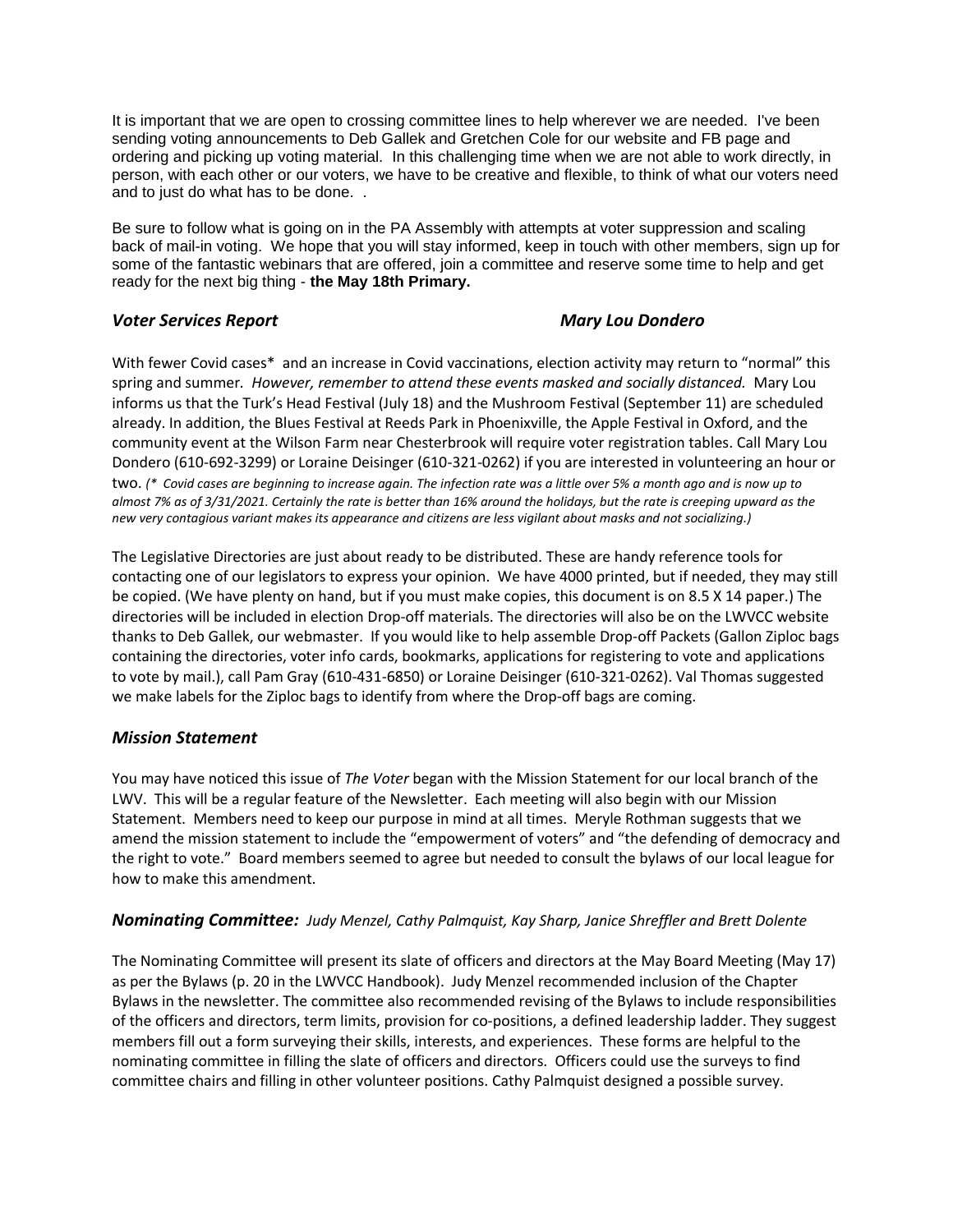Many of our members have received surveys from the PA Senate concerning Act 77: mail-in ballots, drop boxes and auxiliary voter services centers in the 2020 election. We encourage LWVCC members to respond. Moreover, please contact your state rep and state senator in support of retaining Act 77.

# *D --- DIVERSITY E --- EQUITY I --- INCLUSION*

D.E.I. is the acronym that League members often forget the meaning of. What it means in functional terms is that our membership should "look" like a cross-section of the country. When advocating for issues, we should be measuring our stands by a "DEI" yardstick. Will a policy benefit everyone or exclude certain groups? Will a policy provide equity in wages, opportunity, and funding across the state/country? Will our voting laws remain inclusive?

So that our members can be on the same page, it is important to have some uncomfortable conversations among ourselves and with the public. As our DEI Committee is forming, we need to explore the impact that our various identities, including race, have on us, as individuals and as a League. This may result in uncomfortable conversations. However, discomfort itself is not the goal. Growth through the discomfort is the goal – for us as individuals and as a League.

Toward this end, Sandy Schaal suggests that we read an article included in DEI material provided by the Pennsylvania League called "The Back Pack of White Privilege" by Peggy McIntosh. Google Peggy McIntosh and you will find it to read or print. Another suggested resource is by a former president of the national LWV, Carolyn Jefferson-Jenkins: The Untold Story of Women of Color in the League of Women Voters. Jefferson-Jenkins will be one of the featured speakers at the state convention in June. Several of us on the Board own copies and can lend it out if you are interested. Call Pam Gray at 610-431-6850.

Our Chester County LWV DEI committee is currently forming. If you are interested in becoming part of the committee, please contact Susan Carty or Sandy Schaal.

# *VOTE411.ORG AND THE VOTERS' GUIDE*

Lisa Forsyth is organizing our Voters' Guide that will be published before the May 18<sup>th</sup> Primary. It will contain bios of candidates and answers to questions posed by the state sponsored organization. The Board has agreed to purchase a \$400 subscription for the Vote 411 service. Lisa will hold a committee meeting ASAP. Ellen Richardson, along with other members, has volunteered to serve on Lisa's committee.

# *Measures Up for Referendum on the May 18th Primary Ballot (ALL REGISTERED VOTERS ARE ELIGIBLE TO VOTE FOR BALLOT QUESTIONS IN PA PRIMARY ELECTIONS)*

In the Commonwealth of Pennsylvania, we have what are called closed primaries. Only voters registered as Democrats or as Republicans can vote in the primary. Independents are out of luck when choosing candidates to run in November. BUT INDEPENDENTS MAY VOTE in the May 18<sup>th</sup> primary! Often measures appear on the primary ballot, **and independents CAN vote for or against these measures.** Here are the measures presented on the primary ballot. Note that there are now *FOUR referendum* issues on the May 18th ballot.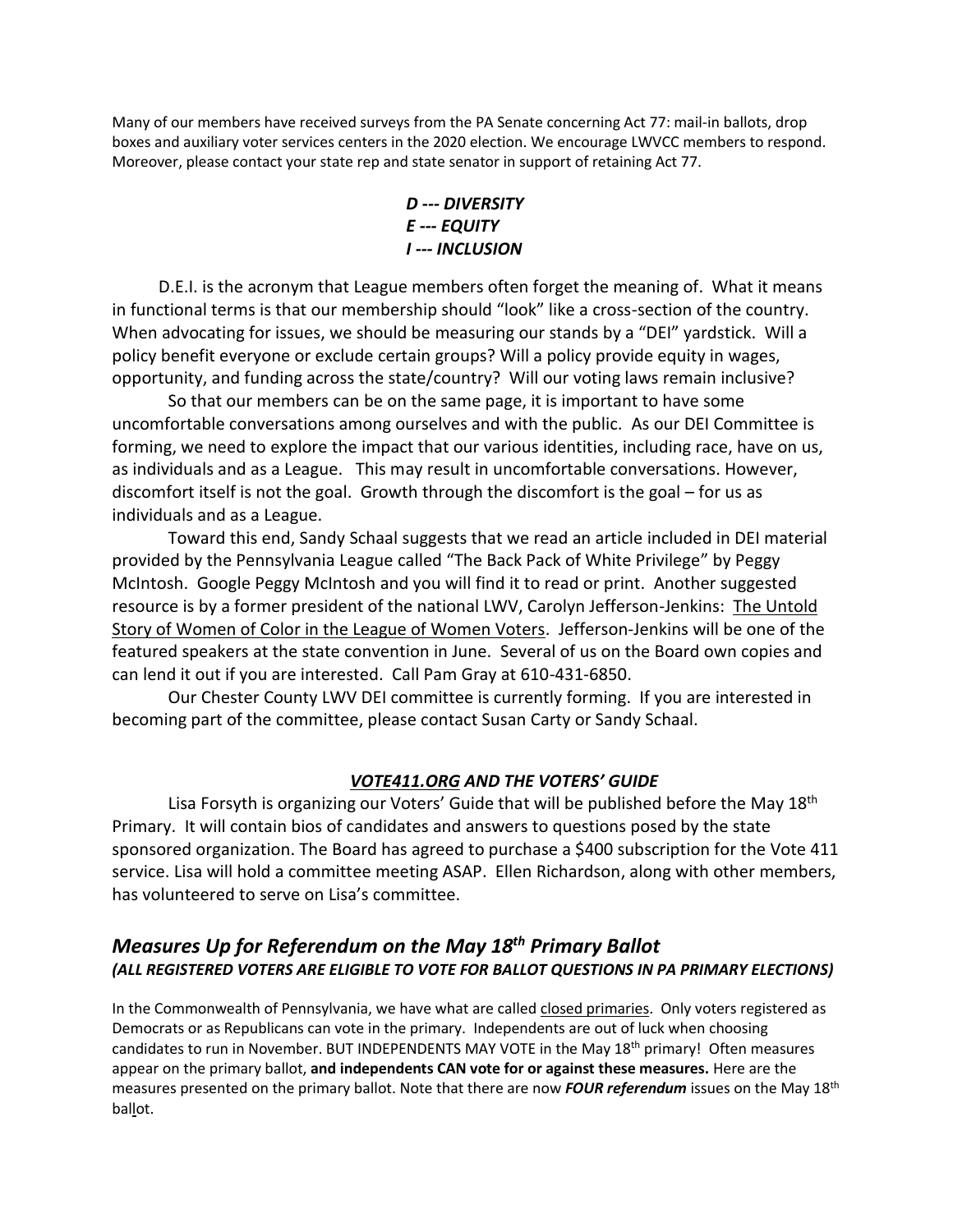# *BALLOT QUESTION #1*

*Shall the Pennsylvania Constitution be amended to change existing law and increase the power of the General Assembly to unilaterally terminate or extend a disaster emergency declaration and the powers of Commonwealth agencies to address the disaster regardless of its severity pursuant to that declaration—through passing a concurrent resolution by simple majority, thereby removing the existing check and balance of presenting a resolution to the Governor for approval or disapproval?*

## Plain English Statement of the Office of Attorney General

## JOINT RESOLUTION NO. 2021-1 RELATING TO THE TERMINATION OR EXTENSION OF DISASTER EMERGENCY DECLARATIONS

JOINT RESOLUTION NO. 2021-1 proposes to amend Article III, Section 9 of the Pennsylvania Constitution to provide a new exception to traditional legislative procedure by allowing the General Assembly to terminate or extend a disaster emergency declaration or a portion of such declaration without needing the Governor's approval.

Currently, Article III, Section 9 establishes a general rule that all orders, resolutions or votes requiring approval by both the House of Representatives and Senate must be presented to the Governor for his approval or veto. Resolutions for the adjournment of the General Assembly are exempted from this process. If the order, resolution or vote is approved by the Governor, it becomes law. If the Governor vetoes the resolution, it does not become law unless two-thirds of the House and Senate vote to override the veto. The proposed amendment would create an additional exception to this customary legislative procedure for concurrent resolutions to terminate or extend, in whole or in part, a disaster emergency declaration issued by the Governor.

The proposed amendment will also have the effect of reversing a recent ruling of the Pennsylvania Supreme Court which held the Pennsylvania Constitution prohibited the General Assembly from passing a concurrent resolution to terminate the Governor's Covid-19 disaster emergency declaration without presenting it to the Governor for his approval. It will change the law to allow the General Assembly to terminate or extend a disaster emergency declaration through a concurrent resolution approved by only a majority of the members of the House and Senate, without having to present the resolution to the Governor for his approval or veto.

The proposed amendment is limited in that it only changes the traditional legislative process for terminating or extending disaster emergency declarations issued by the Governor. The amendment will not alter the current legislative procedure with respect to which orders, resolutions or votes of the General Assembly must be presented to the **Governor** for his approval on any other subject matter.

## *BALLOT QUESTION #2*

*Shall the Pennsylvania Constitution be amended to change existing law so that: a disaster emergency declaration will expire automatically after 21 days, regardless of the severity of the emergency, unless the General Assembly takes action to extend the disaster emergency; the Governor may not declare a new disaster emergency to respond to the dangers facing the Commonwealth unless the General Assembly passes a concurrent resolution; the General Assembly enacts new laws for disaster management?*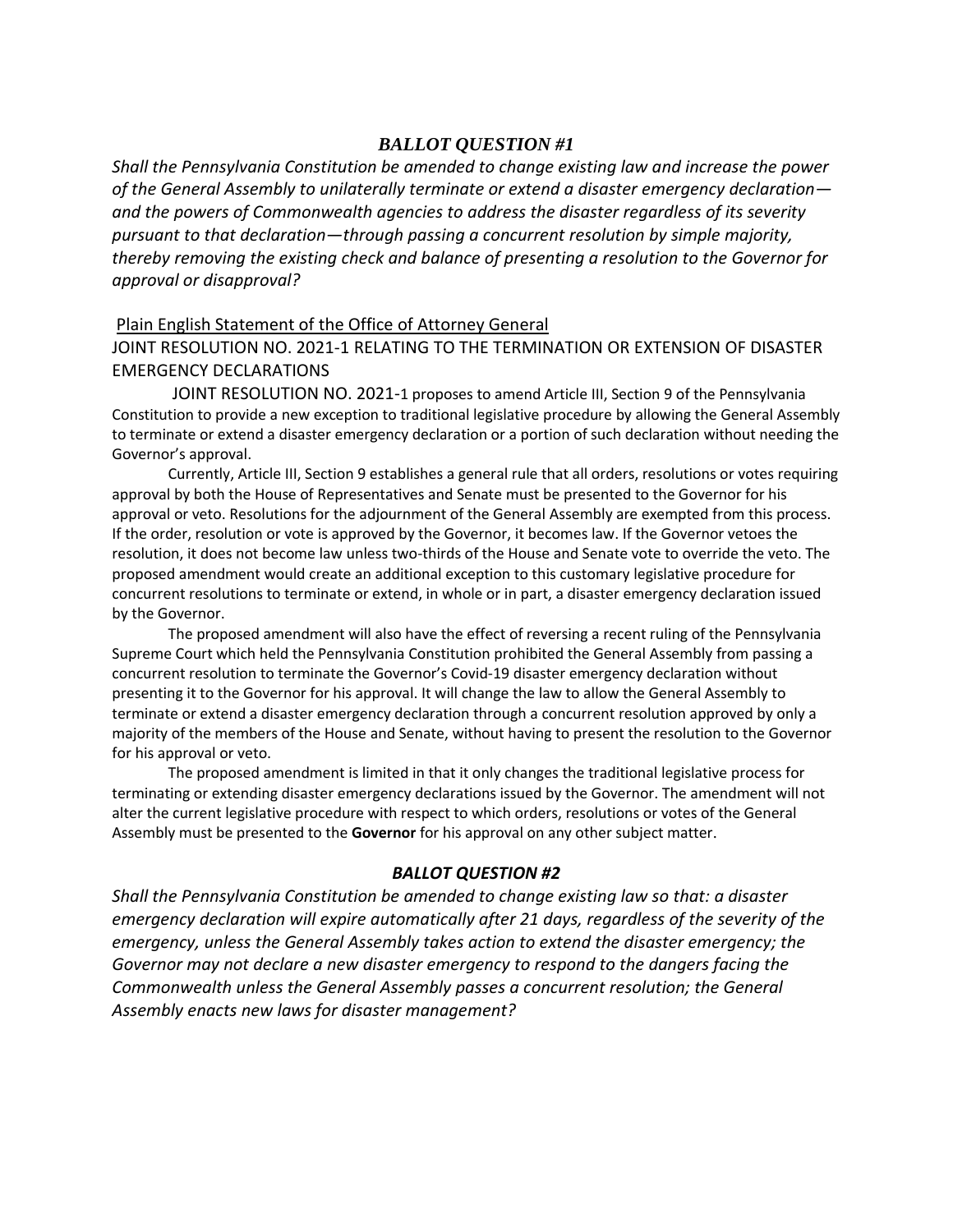## Plain English Statement of the Office of Attorney General

## JOINT RESOLUTION NO. 2021-1 DISASTER EMERGENCY DECLARATION AND MANAGEMENT

JOINT RESOLUTION NO. 2021-1 proposes adding a new section to Article IV of the Pennsylvania Constitution. This amendment incorporates disaster emergency declaration and management powers directly into the Constitution by:

 Granting the Governor authority to declare a disaster emergency declaration by proclamation or executive order;

• Requiring each declaration to indicate the nature, location and type of disaster; • Granting the General Assembly authority to pass laws providing for the manner in which each disaster shall be managed; • Limiting the duration of a Governor's declaration to 21 days, unless otherwise extended, in whole or in part, by a concurrent resolution of the General Assembly;

 Preventing the Governor, upon the expiration of a declaration, from issuing a new declaration based upon the same or substantially similar facts, unless the General Assembly passes a concurrent resolution expressly approving a new declaration.

Currently, disaster emergency declaration and management powers are delegated by statute to the Governor. The Governor has the sole authority to issue and manage all disaster emergency declarations, which cannot extend beyond 90 days unless renewed by the Governor. The General Assembly may override a Governor's disaster emergency declaration by concurrent resolution that must be presented to the Governor for his approval or veto.

If approved, the amendment would transfer certain of the Governor's existing authority to respond to and manage disaster emergencies to the General Assembly. The Governor would retain the authority to issue an initial disaster emergency declaration but the declaration's permissible length would be reduced from 90 to 21 days. The sole authority to extend a declaration would lie with the General Assembly; presently, this power rests with the Governor. Upon expiration of the initial declaration, the amendment prohibits the Governor from issuing a new declaration based upon the same or substantially similar facts without the approval of the General Assembly. The Governor would no longer have unilateral authority to manage disasters, but would have to do so consistent with the laws passed by the General Assembly.

If approved, the General Assembly would be required to pass new laws establishing the manner in which each type of disaster shall be managed. If added to the Pennsylvania Constitution, the proposed amendment cannot be modified or repealed except by a judicial decision finding all or part of the proposed amendment unconstitutional or by the approval of a subsequent constitutional amendment.

## *BALLOT QUESTION #3*

*Shall the Pennsylvania Constitution be amended by adding a new section providing that equality of rights under the law shall not be denied or abridged because of an individual's race or ethnicity?*

## Plain English Statement of the Office of Attorney General

PROPOSED CONSTITUTIONAL AMENDMENT 3 or JOINT RESOLUTION NO.2021-1: PROHIBITION AGAINST DENIAL OR ABRIDGEMENT OF EQUALITY OF RIGHTS BECAUSE OF RACE OR ETHNICITY.

JOINT RESOLUTION NO. 2021-1, if approved by the electorate, will add a new section to Article I of the Pennsylvania Constitution. This amendment creates a constitutional prohibition against restricting or denying an individual's equal rights under Pennsylvania law because of race or ethnicity. Generally, inclusion of this amendment within the Pennsylvania Constitution signifies that freedom from discrimination based on race or ethnicity is an essential principle of liberty and free government. This amendment applies to all Pennsylvania state, county and local governmental entities, and guarantees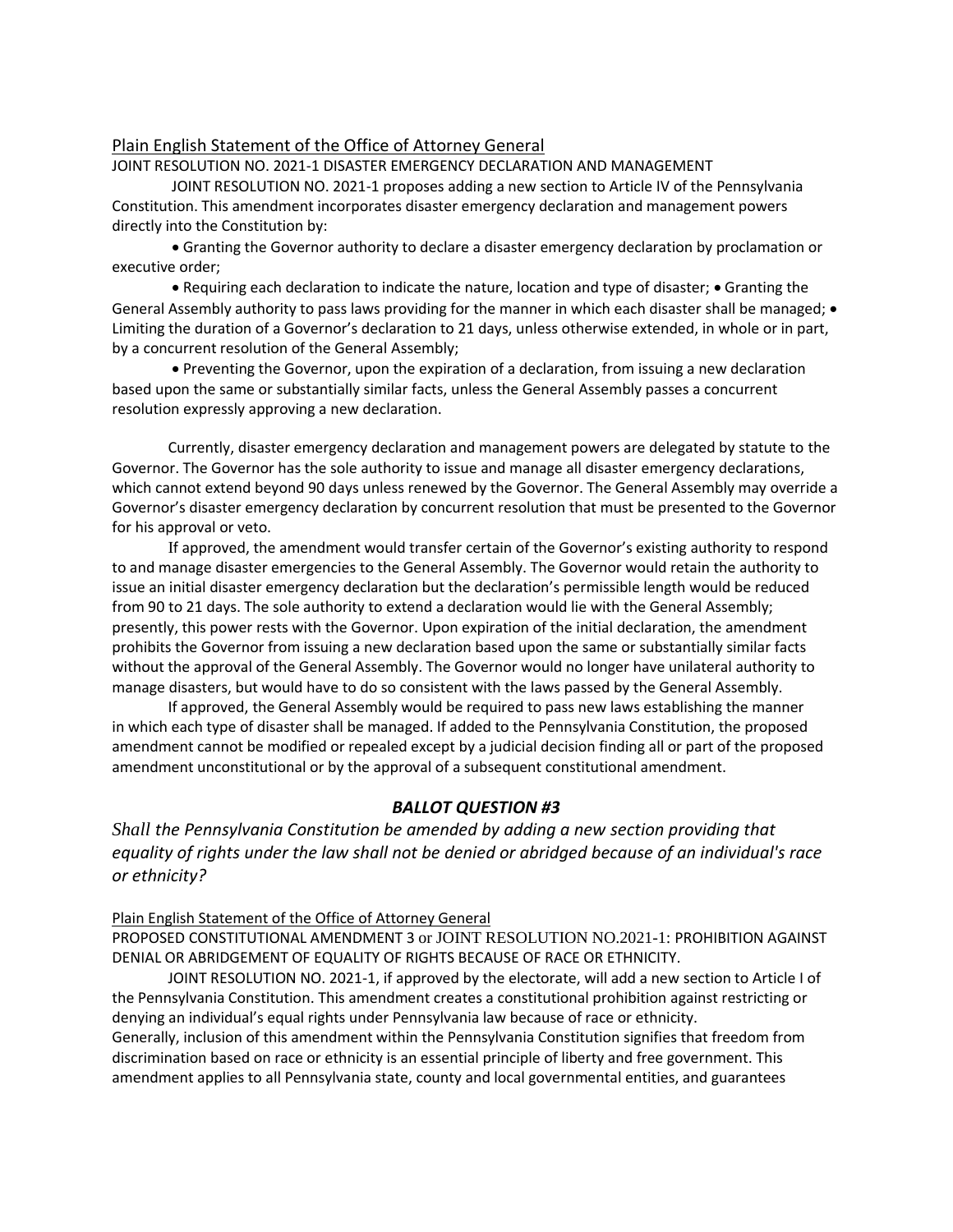equality of rights under the law. The amendment, if enacted, will become a part of the Pennsylvania Constitution. As such, its provisions must be applied consistent with the other provisions of the Constitution.

 This equal right to be free from racial or ethnic discrimination will exist independent from any such rights under the United States Constitution or corresponding federal law. If the current federal protections proscribing racial or ethnic discrimination are abolished, the prohibition against such discrimination will remain in the Pennsylvania Constitution. The amendment is limited in that it creates a right only under Pennsylvania law.

Once added to the Pennsylvania Constitution, the right to be free from racial or ethnic discrimination under the law cannot be eliminated except by a judicial decision finding the amendment unconstitutional or the approval of a subsequent constitutional amendment. If approved, the General Assembly may pass new laws to implement the amendment, but it may not pass a law inconsistent with it.

## *BALLOT QUESTION #4*

*Do you favor expanding the use of the indebtedness authorized under the referendum for loans to volunteer fire companies, volunteer ambulance services and volunteer rescue squads under 35 PA.C.S. Section 7378.1 (related to referendum for additional indebtedness) to include loans to municipal fire departments or companies that provide services through paid personnel and emergency medical services companies for the purpose of establishing and modernizing facilities to house apparatus equipment, ambulances and rescue vehicles, and for purchasing apparatus equipment, ambulances and rescue vehicles, protective and communications equipment and any other accessory equipment necessary for the proper performance of the duties of the fire companies and emergency medical services companies?* 

## Plain English Statement of the Office of the Attorney General

ACT 2020-91: STATEWIDE REFERENDUM MAKING MUNICIPAL FIRE AND EMERGENCY MEDICAL SERVICES COMPANIES ELIGIBLE FOR LOANS

The purpose of the ballot question is to determine whether Pennsylvania voters authorize making municipal fire departments or companies with paid personnel and emergency medical services companies eligible to apply for loans from an already existing state loan program. Pennsylvania voters approved the incurring of indebtedness of up to \$100,000,000 in four previous statewide referenda: \$10,000,000 on November 4, 1975; \$15,000,000 on November 3, 1981; \$25,000,000 on November 6, 1990; and \$50,000,000 on November 5, 2002. Originally, this indebtedness funded a loan program for volunteer fire companies, volunteer ambulance services and volunteer rescue squads.

Currently, municipal fire departments or companies with paid personnel and emergency medical services companies are not authorized to apply for loans from this program. The Pennsylvania General Assembly has determined that municipal fire departments or companies with paid personnel and emergency medical services companies are most in need of loans to replace outmoded or unsafe equipment and buildings to meet the increased demands for a higher level of service in the communities they serve.

If approved, the referendum will allow municipal fire departments or companies with paid personnel and emergency medical services companies to apply for loans from the program, consistent with the existing law and regulations. The Office of the State Fire Commissioner administers the loan program, and has promulgated regulations to govern the loan application process.

Upon successful application, the Office authorizes loans for the purposes and in amounts specified by the Emergency Management Service Code and the Office's regulations. These loans may be used for establishing or modernizing facilities to house firefighting apparatus equipment, ambulances and rescue vehicles. They may also be used for the purchase of new firefighting apparatus equipment, ambulances and rescue vehicles, protective and communications equipment and any other accessory equipment necessary for the proper performance of these organizations' duties.